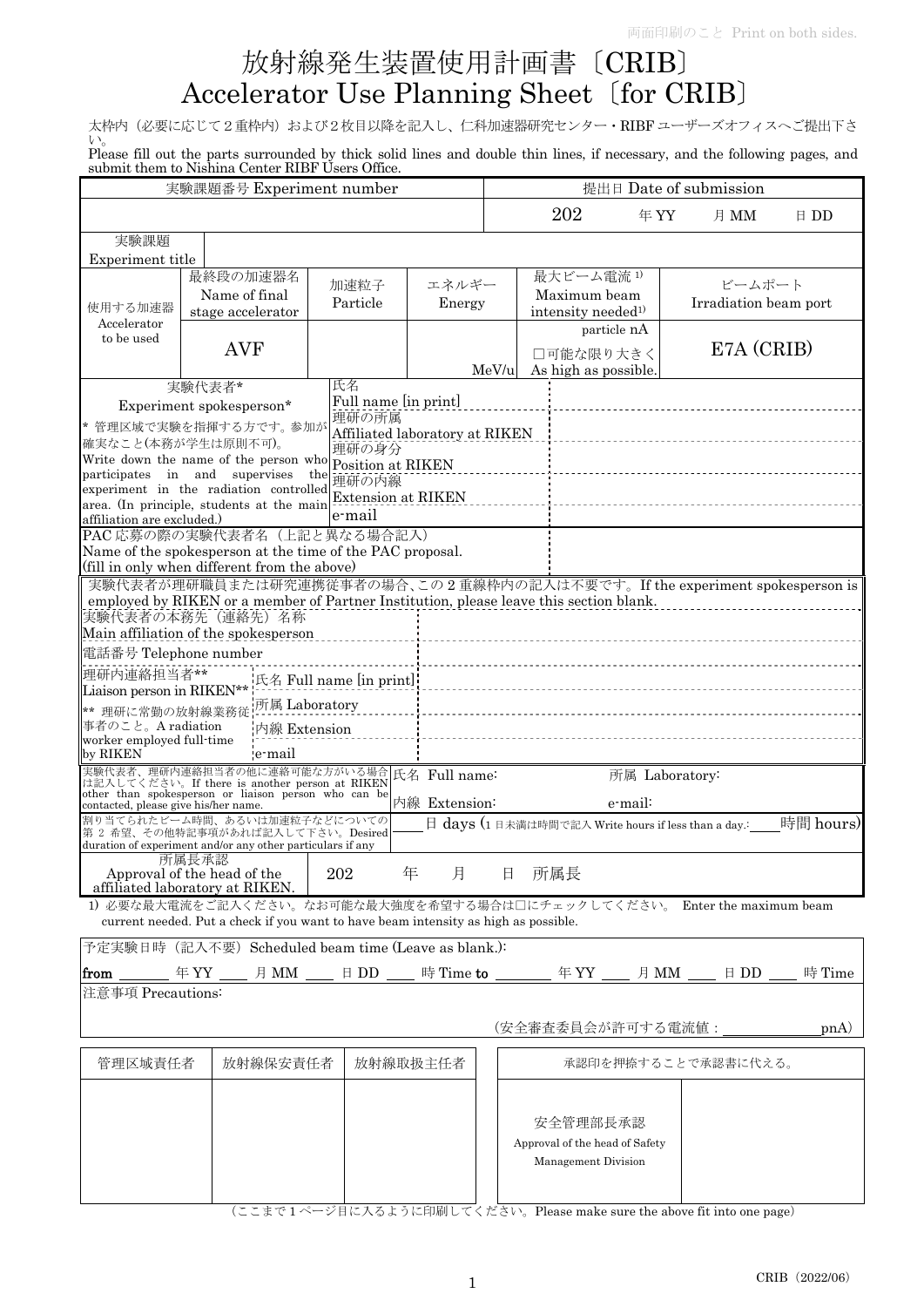- 1. 照射物質を中心とした実験の概念図を描いて下さい。また一次・二次ビーム\*が通る飛跡を簡潔に図示し、各々の停 止位置(ビームダンプ、F1スリット等)を示して下さい。
- 二次ビーム: 一次ビームによって核変換もしくは荷電状態の変化を生じさせ、その運動量をほぼ保ったまま分離して使用するビームをいいます Draw a conceptual diagram of the experiment, illustrating the matters to be irradiated by the beam, trajectory of the primary and secondary beam\*, and places where the beam stops (beam dump, F1 slit, and so on).
- \* Secondary beam: Defined as a beam produced as a result of nuclear transformation, or changed its charge state by the primary beam which is separated for use with its momentum mostly kept intact.



2. 一次ビームに照射される物質 Matter to be irradiated by the primary beam □Beam Viewer (ZnS)

Standard production target (□Cryogenic gas target □Water-cooled gas target □Water-cooled solid target)

\*F0での作業を行う際には、掲示してある「F0 safety rules」に従って下さい。ガス標的に関する作業は熟練者に教育を受けた者に限ります All the persons who work at the F0 chamber must observe "F0 safety rules" shown at the chamber. The gas targets must be operated by experimentalists who were trained by a skilled person.

標的物質、ガス標的の膜、その他照射される物質は以下の表に記載して下さい。 Target material, the window foils of the gas target, and other matter to be irradiated by the primary beam should be listed below.

| $\sigma$ , and give this got, there ourse mitted by the mittentified by the primiting theories we move to be $\sigma$ |             |                      |                       |           |  |  |
|-----------------------------------------------------------------------------------------------------------------------|-------------|----------------------|-----------------------|-----------|--|--|
| 使用場所                                                                                                                  | 品名          | 構成元素                 | 厚さ                    | 形態        |  |  |
| Place                                                                                                                 | Name        | Constituent elements | Thickness $[mg/cm^2]$ | Form*     |  |  |
| F0 gas target window                                                                                                  | Havar foils | Co, Ni, Cr, Fe       | 4.2                   | Thin foil |  |  |
|                                                                                                                       |             |                      |                       |           |  |  |
|                                                                                                                       |             |                      |                       |           |  |  |
|                                                                                                                       |             |                      |                       |           |  |  |

下記の別を示すこと。Specify the following categories. 板plate、薄膜thin foil、粉末powder、その他の固体(表に明示すること)other solid (specify the name in the table)、液体liquid、気体gas、 生物試料bio sample

2.1 上記の飛散による汚染の可能性 Possibility of contamination by scattering of the above matter  $\Box$ Yes  $\Box$ No  $\rightarrow$ Skip to 3.

【薄膜、粉末、液体、気体の場合はYesとし、対策を下記に記入して下さい。書ききれない場合は別紙を添付して下さい。If the matter is thin foil, powder, liquid or gas, mark "Yes" and state below the measures you will take to prevent contamination. When the space below is not sufficient, use another sheet of paper and attach.】

その対策 Countermeasures( )

2.2 一次標的にガス標的を使用する場合、出口膜に与えられる最大熱量 The maximum heat deposited at the exit foil, if you use a gas target as the primary target  $(W)$ 

.<br>こちら http://www.cns.s.u-tokyo.ac.jp/crib/cgi-bin/heat\_deposition/enewzz/CRIB\_target\_heat\_calc.cgi で計算が可能です。 (You may use the calculator at http://www.cns.s.u-tokyo.ac.jp/crib/cgi-bin/heat\_deposition/enewzz/CRIB\_target\_heat\_calc.cgi)

3. 一次ビーム(フェイントビームを除く)が当たるのは、照射物質(2.の物質)およびFaraday cup, Slit等ビームラインに常 時固定されたもののみですか Will the primary beam (except for the fully attenuated beam) hit only the matter mentioned in 2 and the objects fixed alongside the beam line such as a faraday cup, slits, etc?  $\Box$ Yes  $\rightarrow$ Skip to 4.  $\Box$ No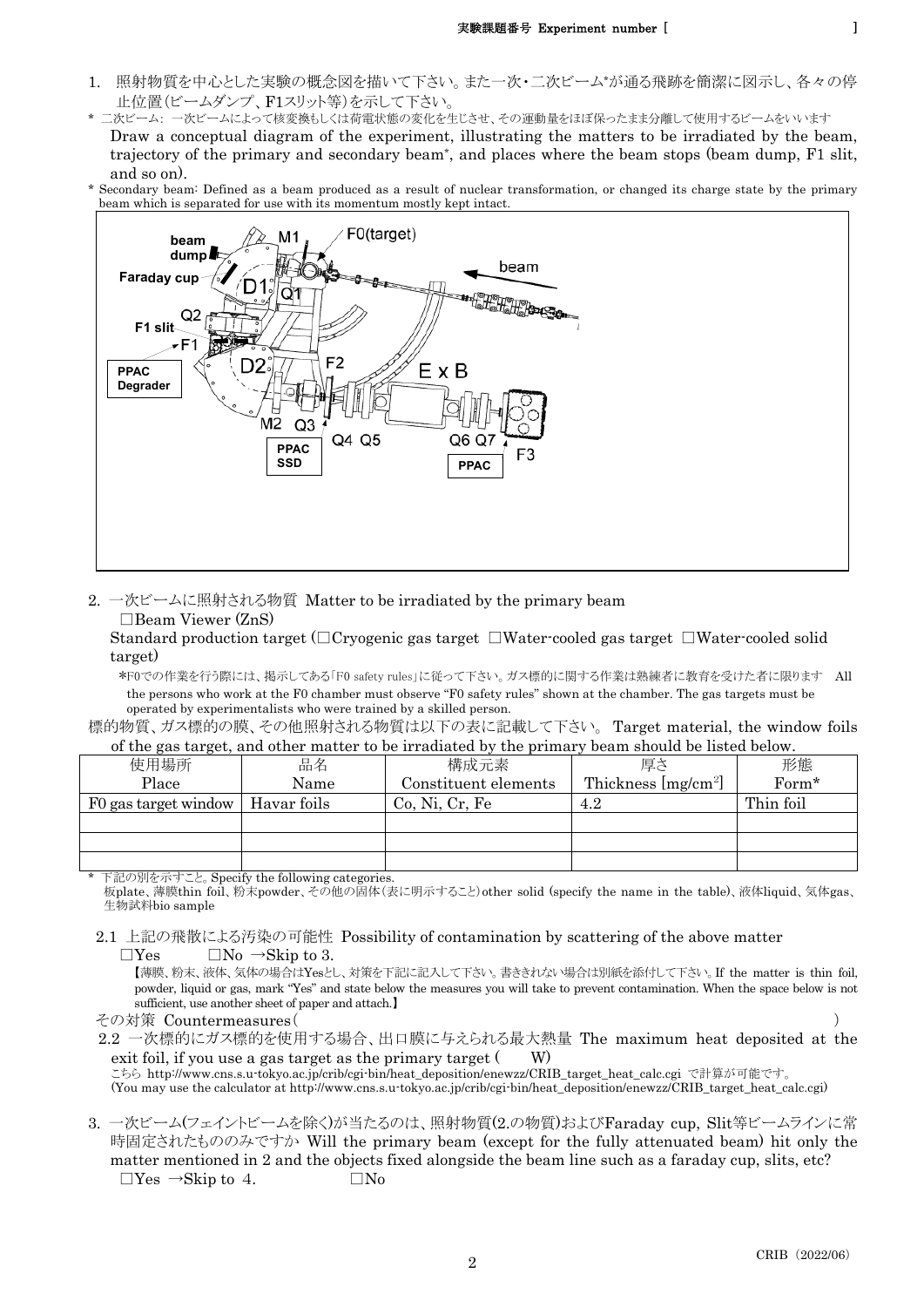- 3.1 それは何ですか What matter will be irradiated by the primary beam? □ビームライン標準付属品(F1-F3 PPAC, F2 SSD、F1ディグレーダ)Beam-line standard setup (F1-F3 PPAC, F2 SSD and F1 degrader) ビーム強度に注意し、むやみに放射化させないようにご注意ください。 Be careful of beam intensity to prevent activation. □その他 other 物質名 name( ) それらの主な構成元素 Its main constituent elements ( ) 4. 一次ビームの停止位置はどこですか?場所を1の図に示して下さい。 Primary beam stop position (Please
- describe in the figure at Section 1.)

こちら http://www.cns.s.u-tokyo.ac.jp/crib/primary\_beam\_position.html に掲載されている表を参照してください。 (Please refer to the following web site. http://www.cns.s.u-tokyo.ac.jp/crib/primary\_beam\_position.html ) □F1スリット F1 slit (in case  $\Delta B\rho \le 15$  %) □D1マグネット内壁 Inner wall of the D1 magnet □ビームダンプ Beam Dump □その他 Other ( )

5. 二次ビームを使用しますか Will you use a secondary beam?

 $\Box$ Yes  $\Box$ No  $\rightarrow$ Skip to 6.

5.1 二次ビームの核種 Nuclide of the secondary beam ( )

5.2 二次ビームに照射される物質 Matters to be irradiated by the secondary beam

- 5.2.1 標準検出器等 Standard beam-line detectors etc.:
	- □標準検出器(F1-F3 PPAC, F2 SSD) Standard beam line detectors
	- □F1ディグレーダ F1 degrader

5.2.2 実験者固有の物質\*\*など Your own matters\*\*

| 使用場所Place | 品名Name | 構成元素Constituent elements | 厚さThickness[mg/cm <sup>2</sup> ] | 形態 Form* |
|-----------|--------|--------------------------|----------------------------------|----------|
|           |        |                          |                                  |          |
|           |        |                          |                                  |          |
|           |        |                          |                                  |          |
|           |        |                          |                                  |          |

\* 下記の別を示すこと。Specify the following categories.

板plate、薄膜thin foil、粉末powder、その他の固体(表に明示すること)other solid (specify the name in the table)、液体liquid、気体gas、 生物試料bio sample

- \*\* 「実験者固有の物質」とは、標準検出器/標準デバイス以外に実験者が用意した検出器や物質を意味します。標準検出器/標準デバイスのリスト は http://www.nishina.riken.jp/RIBF/procedure/documents/standard\_detectors.pdf を参照して下さい。 "Your own matters" are the detectors/materials other than the standard detectors/devices. The list of the standard detectors/devices is available here htt p://www.nishina.riken.jp/RIBF/procedure/documents/standard\_detectors.pdf.
- 6. 実験者固有の照射物は有意に放射化する場合があります。実験終了後は線量測定を行い、管理区域からの物品の 搬出には特に注意してください。 Irradiated materials belonging to you may become radioactive. Measure the dose rate after the experiment, and be very cautious when you take them out from the radiation controlled area.

□了解しました Yes, I will.

- 7. 二次ビームを停止して得た核種、あるいは一次ビームによって標的内に生成した核種を、密封された装置内を移動さ せて使用しますか(「引出ビーム」の使用) Will you be using the nuclides obtained by stopping the secondary beam or produced in the target irradiated by the primary beam which are transported in an airtight equipment? (Use of "extracted beam")
	- $\Box$ Yes  $\Box$ No  $\rightarrow$ Skip to 8.
- 7.1 使用核種 Nuclides to be used ( )
- 7.2 予想使用量 Estimated quantity to be used ( )
- 7.3 使用する装置 Equipment to be used with the nuclides ( ) 「引出ビーム」の使用については非密封RIの使用計画書は不要です。 When "extracted beam" is used, the "Unsealed-Radioisotope Use Planning Sheet" need not be submitted.
- 8.  $\alpha$ 放射体が発生する可能性 Is there any possibility of some alpha emitter being produced?  $\Box$ Yes  $\Box$ No  $\rightarrow$ Skip to 9.
- 8.1汚染検査の方法 How will you detect eventual contamination? □スミア試験(ふき取り試験)を行う by wipe test □その他の検出法 by some other method ( )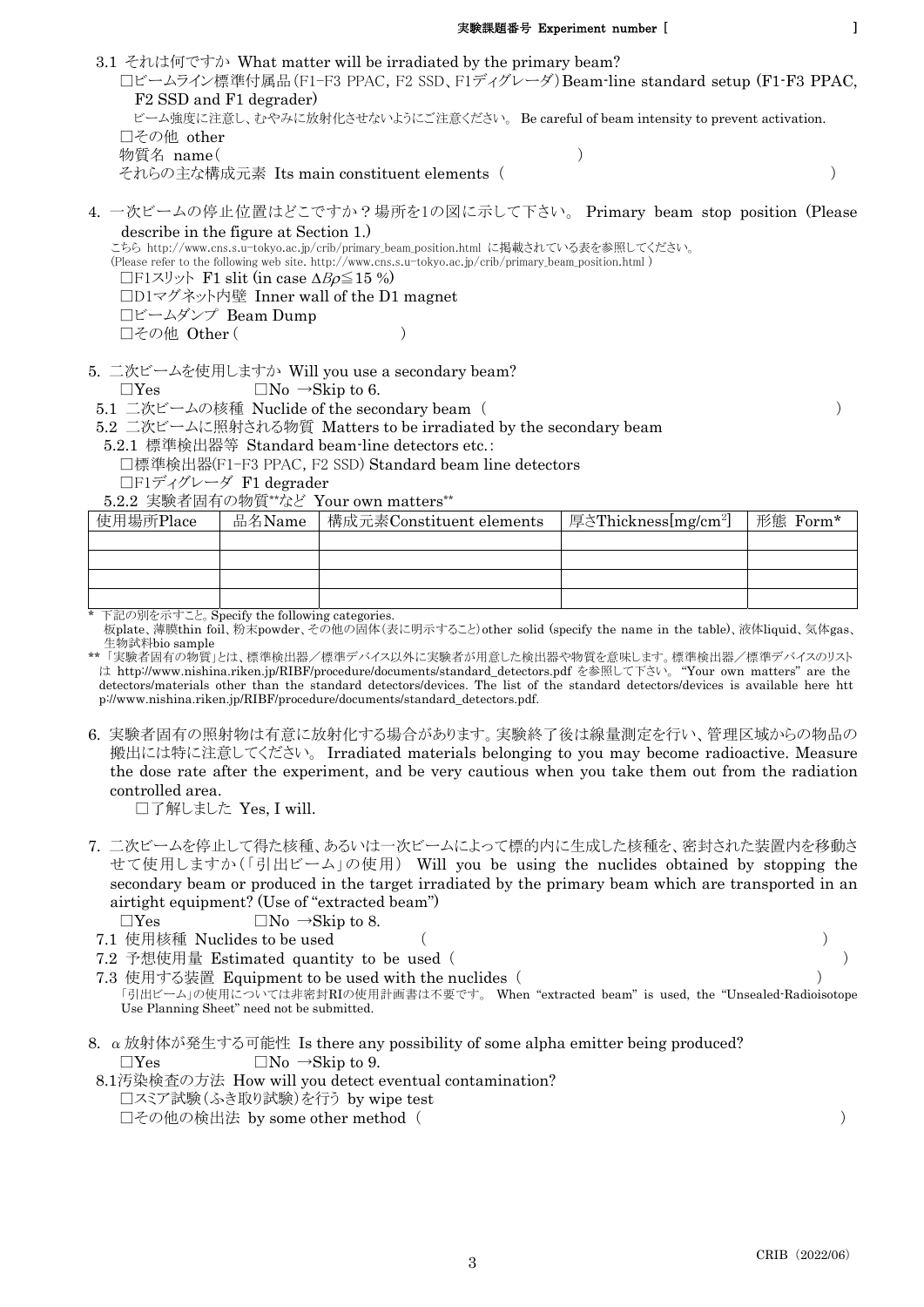## 実験課題番号 Experiment number [ ]

- 9. 終了後の照射物質等について What will you do with the irradiated matters after the experiment is over? 2., 3.1, 5..2.2に記載されたものは以下の項目のどこかに必ず記入してください。You need to mention here all materials given in 2, 3.1, and 5.2.2.
- 9.1 線量管理し、放射線管理区域内で保管するもの Matters that will be stored in controlled area. □一次ビーム標的 Primary beam target □F1ディグレーダ F1 degrader □その他 others ( )
- 9.2 ビームライン所定位置にてそのまま保管 Matters that will be left in the beam line □標準検出器(PPAC,F2 SSD) Standard beam-line detectors
- 9.3 十分冷却したことを確認して持ち出すもの\* Matters that will be taken away after being verified of not being contaminated to a significant level



\* 5.2.2 と対応がつくようにしてください。Matters should be corresponded to those described in 5.2.2.

- 9.4 放射性廃棄物として処分するもの Matters that will be disposed of as radioactive waste( )
- 9.5 その他処理法 Other methods of their disposal( )
- 10. 法で規制された密封線源を使用する場合は密封RIの使用計画書が必要です。 If you use sealed radioisotopes controlled by the law, a Sealed-Radioisotope Use Planning Sheet should be submitted. □了解しました I understand.
- 11. 生成したRIを使用しますか Will you use produced radioisotopes? (生成したRIを〔停止した状態で〕気密の装置から取り出して使用する場合は非密封RIの使用になります。 If you take out the produced radioisotope from airtight equipment in a halted state, it is considered as using unsealed radioisotope.  $\Box$ Yes  $\Box$ No  $\rightarrow$ Skip to 12.
- 11.1 目的核種 Nuclides you want to use ( ) 11.2 予想生成量 Estimated production quantity ( ) 非密封RIの使用計画書、RIの入手申請書が必要です "Unsealed-Radioisotope Use Planning Sheet" and "Radioisotope Acquisition Sheet" must be submitted.
- 11.3 使用場所または譲渡先 Place of use or transfer destination ( ) 譲渡/運搬承認申請書が必要な場合があります A Transfer and Transportation Approval Application Form may be needed.
- 12. 非密封RIまたはU、Th等の核燃料物質を標的などに使用しますか(加速粒子に使用する場合を除く) Will you use unsealed radioisotopes or nuclear fuel materials like U/Th as a target for example? (Excluding the use of them as beam)  $\Box$ Yes  $\Box$ No  $\rightarrow$ Skip to 13.
- 12.1核種、数量 Nuclides, Quantity (radioisotopes: , [Bq] / nuclear fuel: , [mg]) 非密封RIの使用計画書が必要です Unsealed-Radioisotope Use Planning Sheet should be submitted.
- 13. 高圧ガス/液化ガスについて high-pressure gas or liquefied gas
- 13.1 高圧ガスまたは液化ガスを使用しますか Will you use high-pressure gas or liquefied gas?  $\Box$ Yes  $\Box$ No  $\rightarrow$  Skip to 14.

□標準検出器、標的冷却用 For standard detectors and coolant of the target

 $\Box$ PPAC gas(Isobutane, C<sub>3</sub>F<sub>8</sub>),  $\Box$ Liquid N<sub>2</sub> as the coolant of the cryogenic gas target

□その他の用途のガス(下表に記入ください。) For other purpose (fill the following table).

標準検出器に上記以外のガスをお使いの時も下表に記入ください。

If you want to use a non-standard gas for standard detectors, please fill out the following table.

| 使用場所<br>Place | ガスの種類<br>Name of gas | 用途<br>Purpose | 性質*<br>Its property | 使用総量<br>Total quantity<br>to be used | 処理法/排気法**<br>Disposal or evacuation<br>procedure after its use |
|---------------|----------------------|---------------|---------------------|--------------------------------------|----------------------------------------------------------------|
|               |                      |               |                     |                                      |                                                                |
|               |                      |               |                     |                                      |                                                                |
|               |                      |               |                     |                                      |                                                                |
|               |                      |               |                     |                                      |                                                                |

\*有毒 toxic, 窒息性 asphyxiating, 可燃性 inflammable etc.

\*\* 回収 collection,排気口に接続 evacuation through an exhaust duct,室内に放出 release in the room, etc.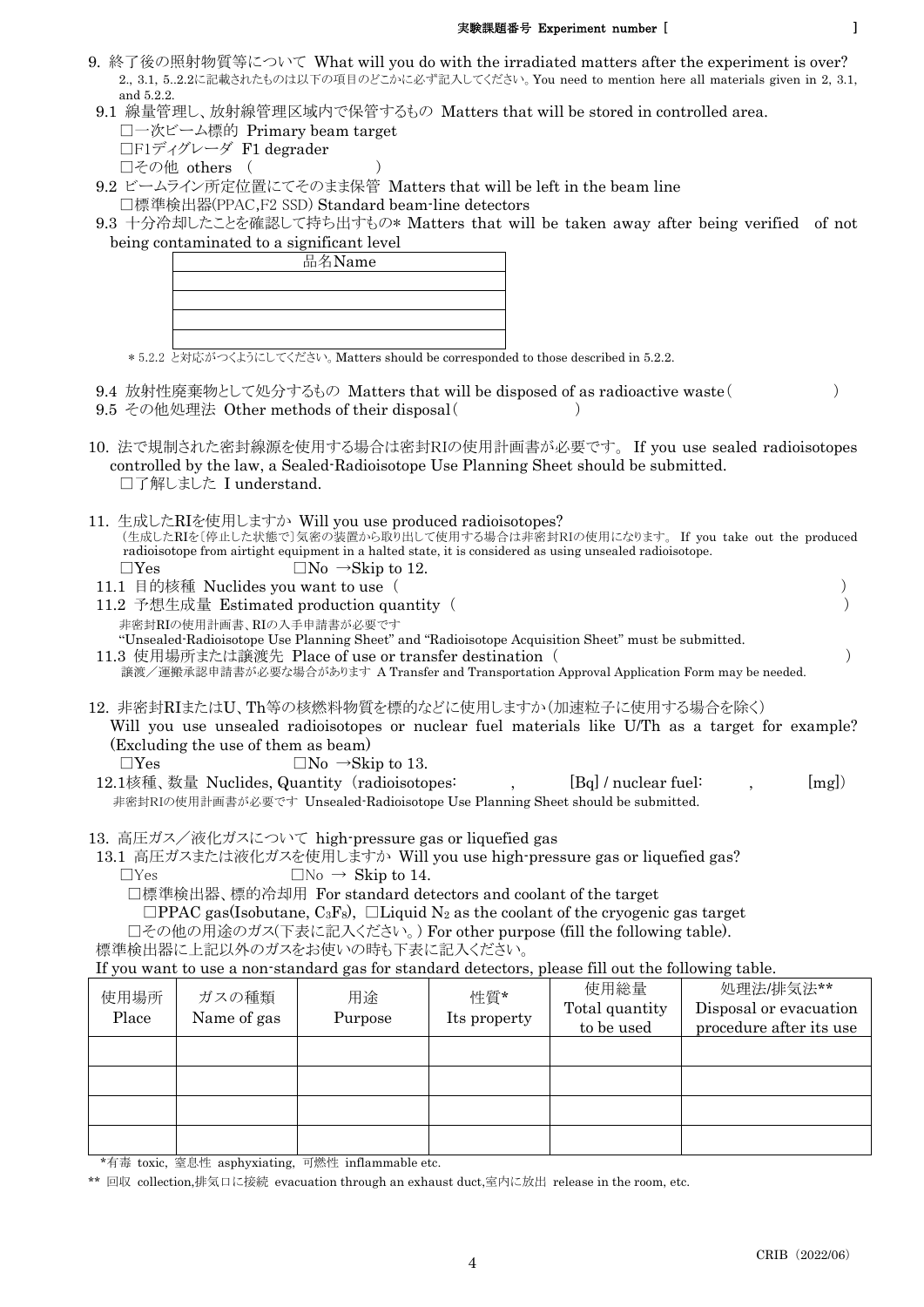- 14. 毒物、劇物、またはアセトン、トルエン、ベンゼンの有害物質を使用しますか Will you use other hazardous substances?
	- $\Box$ Yes  $\Box$ No  $\rightarrow$ Skip to 15.
- 14.1 その種類と用途 Its name and the purpose of use ( )
- 14.2 使用後の処理法 Disposal procedure after their use ( )
- 15. クラス4、クラス3B、クラス3R(400nm~700nmの波長域外の機器に限る)のレーザー機器を使いますか Will you use Class 4, Class 3B or Class 3R (wave length outside 400nm~700nm) laser equipment?
	- □Yes 使用開始前に安全業務室長に届けを出し、安全の確認を受けることが必要です。Application should be submitted to Safety Management Group, and safety confirmation is necessary before use.

□No

16. ヒトを対象とする研究、あるいは実験動物、遺伝子組換え生物若しくは微生物等を用いる研究がこの実験に含まれま すか Does this experiment include research involving human subjects, or using experimental animals, living modified organisms, microorganisms or similar materials?

□Yes 安全管理室所掌の申請が必要です Application must be submitted to Wako Safety Center  $\Box$ No  $\rightarrow$ Skip to 17.

 16.1 参加者に研究連携従事者、外部利用者が含まれますか Are members of Partner Institution or Independent Users included in the participants?

□Yes この実験はできません。研究連携従事者または外部利用者の方の身分変更が必要です。This experiment not allowed. Members of Partner Institution or Independent Users must change their status at RIKEN. □No

17. 上記以外で特記事項や危険な点はありますか Are there any other hazards or important matters that require attention other than the ones mentioned above?

- 17.1 その内容を以下または別紙に記載して下さい If yes, specify below or on a separate sheet.
- 18. 管理区域内で作業する予定の実験参加者リストをエクセルファイル(Participant list.xlsx)で同時に提出してくださ  $\vee$ . Submit a list of experiment participants who will be working in the radiation controlled area in an excel file  $(Participant list.xlsx)$  along with this form. □了解しました Yes, I will.
- 19. 実験代表者の施設利用者及び放射線業務従事者の登録が完了するまでは、この使用計画書は承認されません。 実験開始時までに完了しない場合は実験がキャンセルされますのでご注意ください。他の参加者を含め、当該年度 が未登録の方の申請書類は遅くとも10日前までに提出ください。The approval process of this Planning Sheet will not be complete without the Experiment Spokesperson's registration as RIBF User and RIKEN Radiation Worker. Therefore, if the registration is not finished by the time the experiment is scheduled to start, the experiment will be canceled. Submit registration forms for all the participants who are not registered for the corresponding fiscal year, at least 10 days before the experiment starts. □了解しました Yes, I will.
- 20.上記の記載内容を変更する場合は「使用計画書一部変更願」の提出が必要です。内容によっては承認に10日以上 要します。ただしエネルギー、ビーム電流の下方修正については提出不要です。

実験の前にはビーム強度等について、加速器オペレータと十分打合せをしてください。

If you want to change any matters specified in this form, you should submit a "Request Form for Modification of Accelerator Use Planning Sheet" except for the case when you lower beam energy or intensity. Depending on the content of the "Request Form", it may require more than 10 days for approval.

You are expected to make necessary arrangements with the accelerator operators regarding beam intensity, etc.

□了解しました Yes, I will.

 $\Box$ Yes  $\Box$ No  $\rightarrow$ Skip to 18.